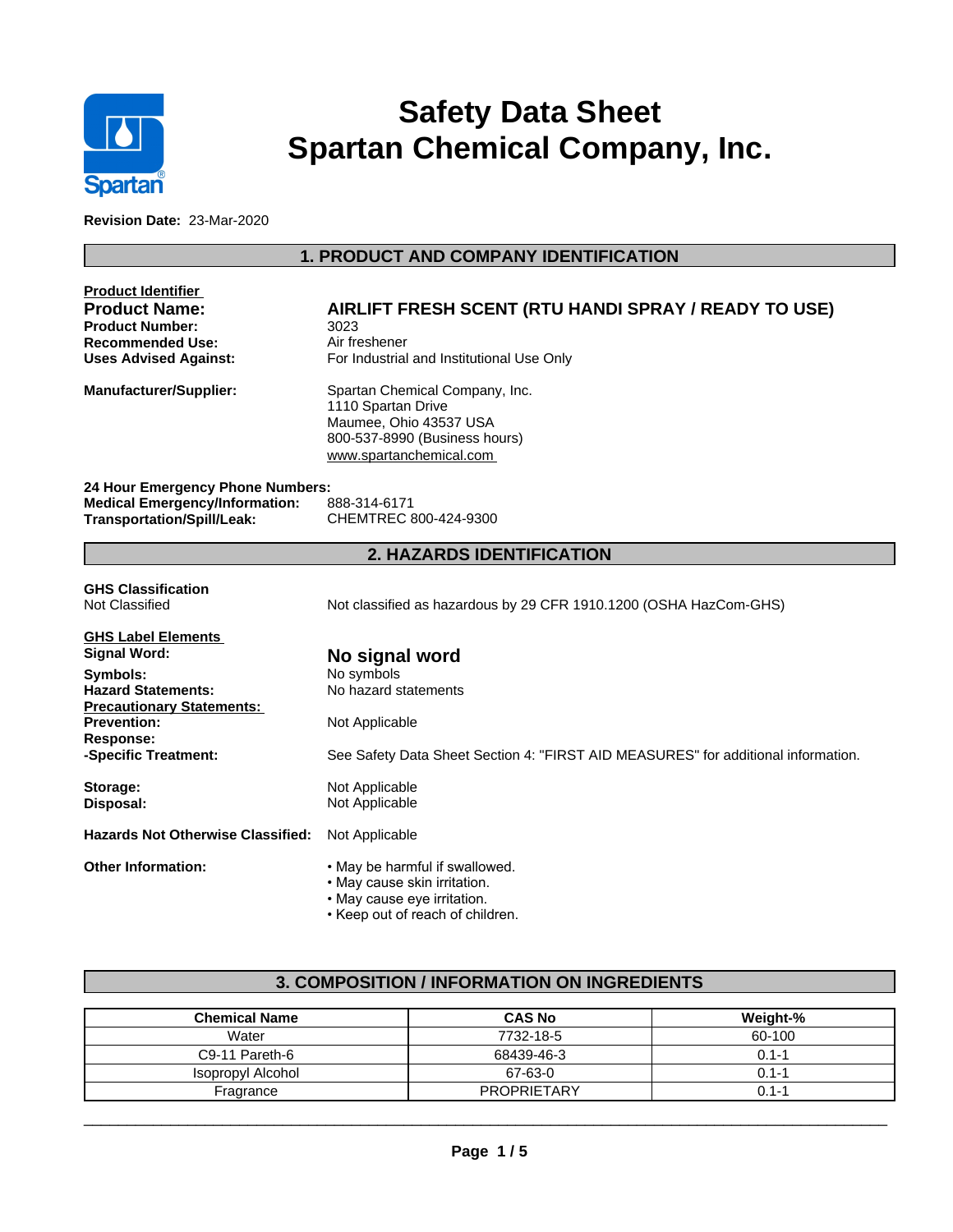#### 3023 - **AIRLIFT FRESH SCENT (RTU HANDI SPRAY / READY TO USE)**

| Alkyl C12-16 Dimethylbenzyl Ammonium Chloride       | 68424-85-1     | $0.1 - 1$ |
|-----------------------------------------------------|----------------|-----------|
| 4-Tert-Butylcyclohexyl Acetate                      | 32210-23-4     | < 0.1     |
| Phenethyl Alcohol                                   | $60 - 12 - 8$  | < 0.1     |
| Citronellol                                         | 106-22-9       | < 0.1     |
| Orange Terpenes                                     | 68647-72-3     | < 0.1     |
| <b>Benzyl Acetate</b>                               | $140 - 11 - 4$ | < 0.1     |
| Hexamethylindanopyran                               | 1222-05-5      | < 0.1     |
| 7-Octen-2-ol, 2-Methyl-6-Methylene-, Dihydro Deriv. | 53219-21-9     | < 0.1     |
| Linalyl Acetate                                     | 115-95-7       | < 0.1     |
| P-Methyl Acetophenone                               | 122-00-9       | < 0.1     |
| Amyl Cinnamal                                       | 122-40-7       | < 0.1     |
| <b>Terpineol Acetate</b>                            | 8007-35-0      | < 0.1     |
| <b>Benzyl Salicylate</b>                            | 118-58-1       | < 0.1     |
| Cyclamen Aldehyde                                   | 103-95-7       | < 0.1     |
| Acid Blue 1                                         | 129-17-9       | < 0.1     |

\_\_\_\_\_\_\_\_\_\_\_\_\_\_\_\_\_\_\_\_\_\_\_\_\_\_\_\_\_\_\_\_\_\_\_\_\_\_\_\_\_\_\_\_\_\_\_\_\_\_\_\_\_\_\_\_\_\_\_\_\_\_\_\_\_\_\_\_\_\_\_\_\_\_\_\_\_\_\_\_\_\_\_\_\_\_\_\_\_\_\_\_\_

Specific chemical identity and/or exact percentage of composition has been withheld as a trade secret.

## **4. FIRST AID MEASURES**

| -Eye Contact:                                                           | Rinse cautiously with water for several minutes. Remove contact lenses, if present and                                                                          |
|-------------------------------------------------------------------------|-----------------------------------------------------------------------------------------------------------------------------------------------------------------|
| -Skin Contact:                                                          | easy to do. Continue rinsing. If eye irritation persists: Get medical attention.<br>Wash with soap and water. If skin irritation occurs: Get medical attention. |
| -Inhalation:                                                            | Remove victim to fresh air and keep at rest in a position comfortable for breathing. Call a<br>poison control center or physician if you feel unwell.           |
| -Ingestion:                                                             | Rinse mouth. Do NOT induce vomiting. Never give anything by mouth to an unconscious<br>person. Get medical attention if you feel unwell.                        |
| <b>Note to Physicians:</b>                                              | Treat symptomatically.                                                                                                                                          |
|                                                                         | <b>5. FIRE-FIGHTING MEASURES</b>                                                                                                                                |
|                                                                         |                                                                                                                                                                 |
| <b>Suitable Extinguishing Media:</b>                                    | Product does not support combustion, Use extinguishing agent suitable for type of<br>surrounding fire                                                           |
| Specific Hazards Arising from the<br><b>Chemical:</b>                   | Dried product is capable of burning. Combustion products are toxic.                                                                                             |
| <b>Hazardous Combustion Products:</b>                                   | May include Carbon monoxide Carbon dioxide and other toxic gases or vapors.                                                                                     |
| <b>Protective Equipment and</b><br><b>Precautions for Firefighters:</b> | Wear MSHA/NIOSH approved self-contained breathing apparatus (SCBA) and full<br>protective gear. Cool fire-exposed containers with water spray.                  |

## **6. ACCIDENTAL RELEASE MEASURES**

| <b>Personal Precautions:</b>      | Avoid contact with skin, eyes or clothing. Use personal protective equipment as required.       |
|-----------------------------------|-------------------------------------------------------------------------------------------------|
| <b>Environmental Precautions:</b> | Do not rinse spill onto the ground, into storm sewers or bodies of water.                       |
| <b>Methods for Clean-Up:</b>      | Prevent further leakage or spillage if safe to do so. Contain and collect spillage with         |
|                                   | non-combustible absorbent material, (e.g. sand, earth, diatomaceous earth, vermiculite)         |
|                                   | and place in container for disposal according to local / national regulations (see Section 13). |

## **7. HANDLING AND STORAGE Advice on Safe Handling:** Handle in accordance with good industrial hygiene and safety practice. Wash thoroughly after handling. **Storage Conditions:** Keep containers tightly closed in a dry, cool and well-ventilated place. Keep out of the reach of children. Keep from freezing. **Suggested Shelf Life:** Minimum of 2 years from date of manufacture.

 $\overline{\phantom{a}}$  ,  $\overline{\phantom{a}}$  ,  $\overline{\phantom{a}}$  ,  $\overline{\phantom{a}}$  ,  $\overline{\phantom{a}}$  ,  $\overline{\phantom{a}}$  ,  $\overline{\phantom{a}}$  ,  $\overline{\phantom{a}}$  ,  $\overline{\phantom{a}}$  ,  $\overline{\phantom{a}}$  ,  $\overline{\phantom{a}}$  ,  $\overline{\phantom{a}}$  ,  $\overline{\phantom{a}}$  ,  $\overline{\phantom{a}}$  ,  $\overline{\phantom{a}}$  ,  $\overline{\phantom{a}}$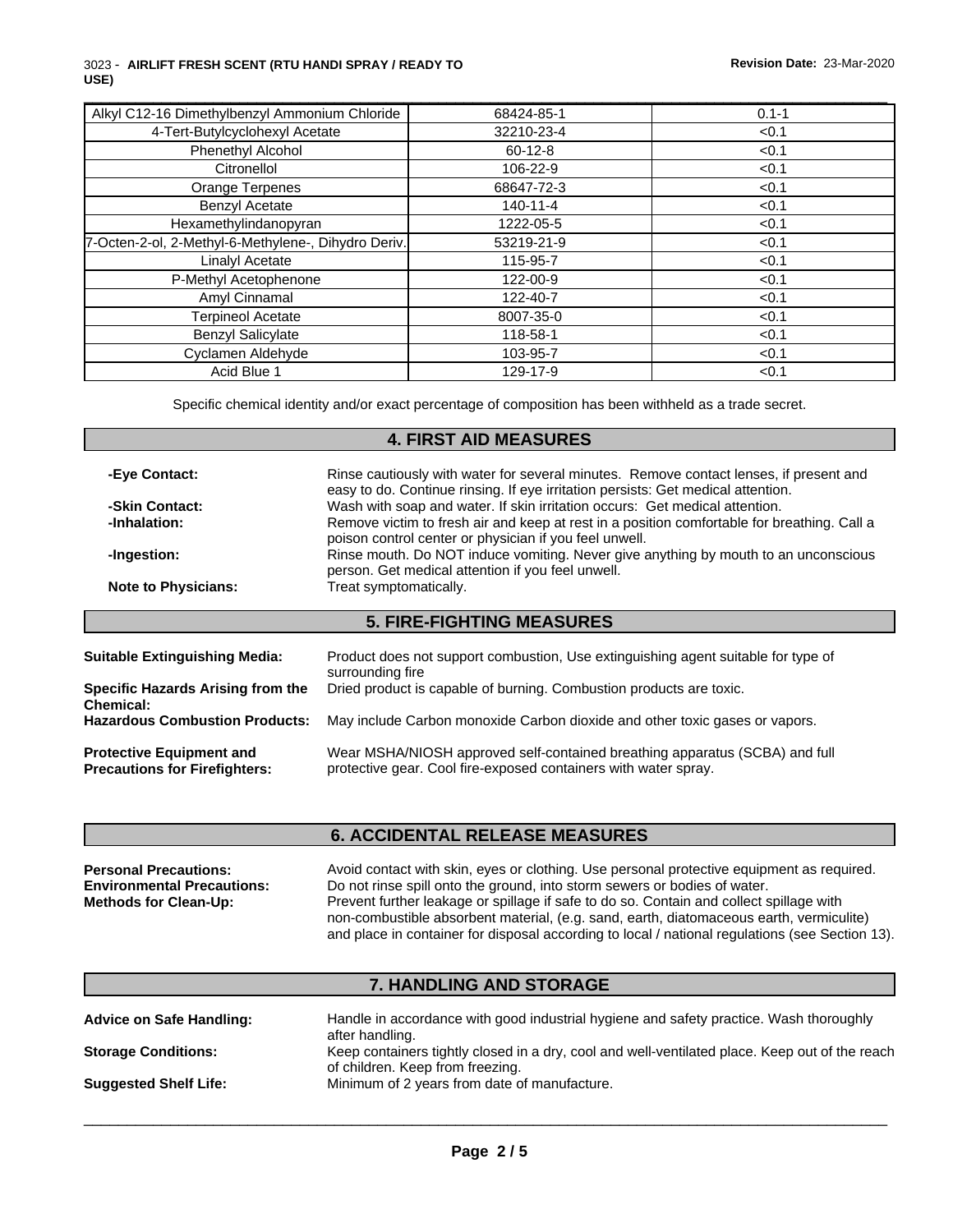# **8. EXPOSURE CONTROLS / PERSONAL PROTECTION**

| <b>Chemical Name</b>                   | <b>ACGIH TLV</b>                                                                        | <b>OSHA PEL</b>                                                                         | <b>NIOSH</b>                 |  |  |
|----------------------------------------|-----------------------------------------------------------------------------------------|-----------------------------------------------------------------------------------------|------------------------------|--|--|
| <b>Isopropyl Alcohol</b>               | STEL: 400 ppm                                                                           | TWA: 400 ppm                                                                            | <b>IDLH: 2000 ppm</b>        |  |  |
| 67-63-0                                | TWA: 200 ppm                                                                            | TWA: $980 \text{ mg/m}^3$                                                               | TWA: 400 ppm                 |  |  |
|                                        |                                                                                         | (vacated) TWA: 400 ppm                                                                  | TWA: $980 \text{ mg/m}^3$    |  |  |
|                                        |                                                                                         | (vacated) TWA: $980 \text{ mg/m}^3$                                                     | STEL: 500 ppm                |  |  |
|                                        |                                                                                         | (vacated) STEL: 500 ppm                                                                 | STEL: 1225 mg/m <sup>3</sup> |  |  |
|                                        |                                                                                         | (vacated) STEL: 1225 mg/m $3$                                                           |                              |  |  |
| Benzyl Acetate                         | TWA: 10 ppm                                                                             |                                                                                         |                              |  |  |
| 140-11-4                               |                                                                                         |                                                                                         |                              |  |  |
|                                        | engineering controls should be considered.                                              | chemicals above the occupational exposure limits, local exhaust ventilation or other    |                              |  |  |
| <b>Personal Protective Equipment</b>   |                                                                                         |                                                                                         |                              |  |  |
| <b>Eve/Face Protection:</b>            | Not required with expected use.                                                         |                                                                                         |                              |  |  |
| <b>Skin and Body Protection:</b>       | Not required with expected use.                                                         |                                                                                         |                              |  |  |
| <b>Respiratory Protection:</b>         | Not required with expected use.                                                         |                                                                                         |                              |  |  |
|                                        | If occupational exposure limits are exceeded or respiratory irritation occurs, use of a |                                                                                         |                              |  |  |
|                                        |                                                                                         | NIOSH/MSHA approved respirator suitable for the use-conditions and chemicals in Section |                              |  |  |
|                                        | 3 should be considered.                                                                 |                                                                                         |                              |  |  |
| <b>General Hygiene Considerations:</b> |                                                                                         | Wash hands and any exposed skin thoroughly after handling.                              |                              |  |  |
|                                        | See 29 CFR 1910.132-138 for further quidance.                                           |                                                                                         |                              |  |  |

## **9. PHYSICAL AND CHEMICAL PROPERTIES**

| Appearance/Physical State:             | Liquid                       |
|----------------------------------------|------------------------------|
| <b>Color:</b>                          | Light blue                   |
| lOdor:                                 | <b>Pleasant</b>              |
| pH:                                    | 7.5-8.5                      |
| <b>Melting Point / Freezing Point:</b> | No information available.    |
| <b>Boiling Point / Boiling Range:</b>  | 100 °C / 212 °F              |
| Flash Point:                           | 100 °C $/$ > 212 °F ASTM D56 |
| <b>Evaporation Rate:</b>               | $< 1$ (Butyl acetate = 1)    |
| Flammability (solid, gas)              | No information available.    |
| <b>Upper Flammability Limit:</b>       | No information available.    |
| Lower Flammability Limit:              | No information available.    |
| Vapor Pressure:                        | No information available.    |
| Vapor Density:                         | No information available.    |
| <b>Specific Gravity:</b>               | 1.00                         |
| Solubility(ies):                       | Soluble in water             |
| <b>Partition Coefficient:</b>          | No information available.    |
| <b>Autoignition Temperature:</b>       | No information available.    |
| <b>Decomposition Temperature:</b>      | No information available.    |
| Viscosity:                             | No information available.    |

## **10. STABILITY AND REACTIVITY**

| <b>Reactivity:</b>             | This material is considered to be non-reactive under normal conditions of use.                     |
|--------------------------------|----------------------------------------------------------------------------------------------------|
| <b>Chemical Stability:</b>     | Stable under normal conditions.                                                                    |
|                                | <b>Possibility of Hazardous Reactions:</b> Not expected to occur with normal handling and storage. |
| <b>Conditions to Avoid:</b>    | Extremes of temperature and direct sunlight.                                                       |
| <b>Incompatible Materials:</b> | Strong oxidizing agents. Strong acids.                                                             |
| <b>Hazardous Decomposition</b> | May include carbon monoxide, carbon dioxide (CO2) and other toxic gases or vapors.                 |
| <b>Products:</b>               |                                                                                                    |

## \_\_\_\_\_\_\_\_\_\_\_\_\_\_\_\_\_\_\_\_\_\_\_\_\_\_\_\_\_\_\_\_\_\_\_\_\_\_\_\_\_\_\_\_\_\_\_\_\_\_\_\_\_\_\_\_\_\_\_\_\_\_\_\_\_\_\_\_\_\_\_\_\_\_\_\_\_\_\_\_\_\_\_\_\_\_\_\_\_\_\_\_\_ **11. TOXICOLOGICAL INFORMATION**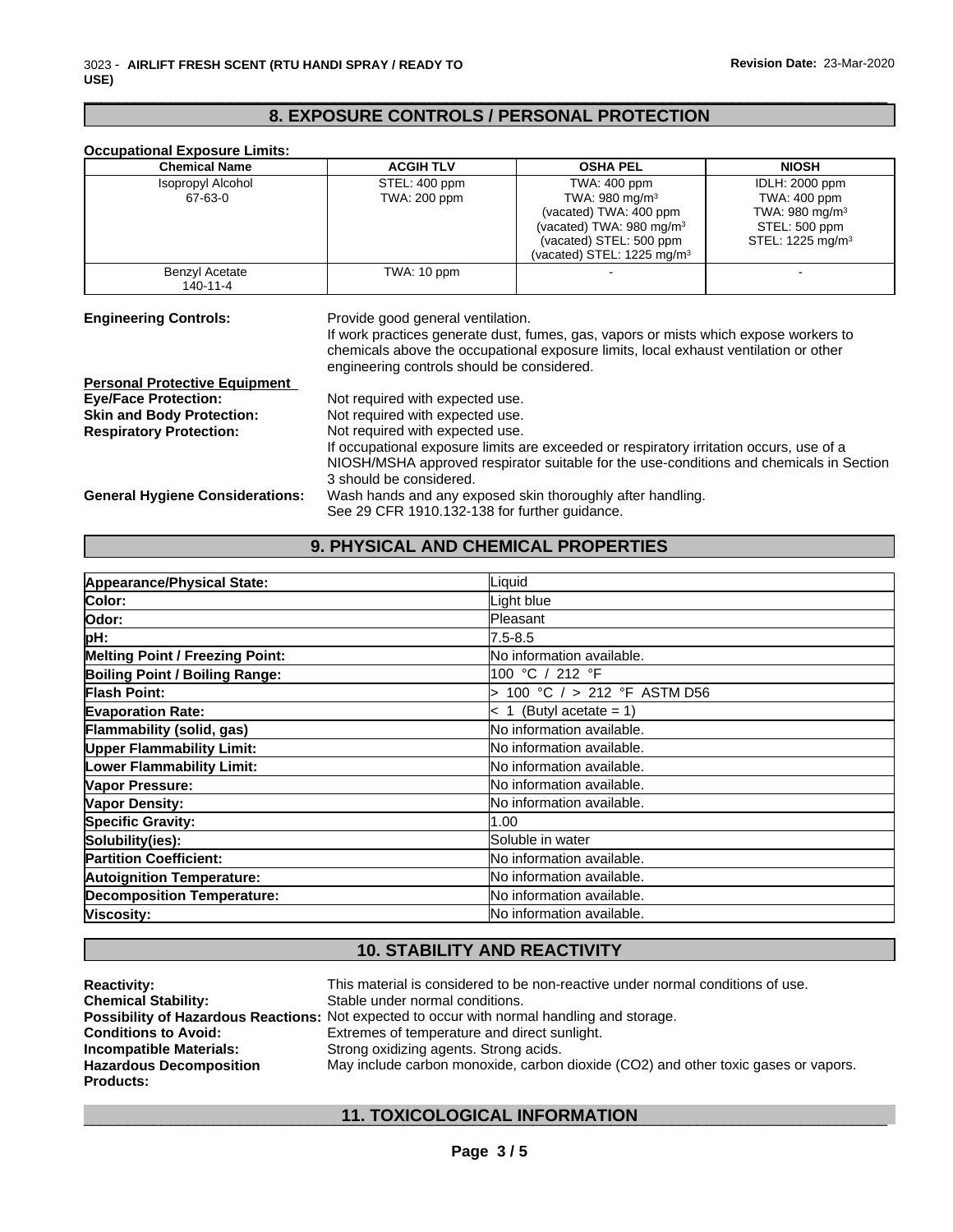| <b>Likely Routes of Exposure:</b><br><b>Symptoms of Exposure:</b> | Eyes, Skin, Ingestion, Inhalation.                     |
|-------------------------------------------------------------------|--------------------------------------------------------|
| -Eye Contact:                                                     | Pain and redness.                                      |
| -Skin Contact:                                                    | Drying of the skin.                                    |
| -Inhalation:                                                      | Nasal discomfort and coughing.                         |
| -Ingestion:                                                       | Pain, nausea, vomiting and diarrhea.                   |
| Immediate, Delayed, Chronic Effects                               |                                                        |
| Product Information:                                              | Data not available or insufficient for classification. |

#### **Numerical Measures of Toxicity**

The following acute toxicity estimates (ATE) are calculated based on the GHS document.

.ATEmix (oral): 96479 mg/kg

## **Component Acute Toxicity Information**

| <b>Chemical Name</b>                                           | Oral LD50             | Dermal LD50             | <b>Inhalation LC50</b>                |
|----------------------------------------------------------------|-----------------------|-------------------------|---------------------------------------|
| Water<br>7732-18-5                                             | $> 90$ mL/kg (Rat)    | Not Available           | Not Available                         |
| C9-11 Pareth-6<br>68439-46-3                                   | $= 1400$ mg/kg (Rat)  | Not Available           | Not Available                         |
| Isopropyl Alcohol<br>67-63-0                                   | $= 1870$ mg/kg (Rat)  | $= 4059$ mg/kg (Rabbit) | $= 72600$ mg/m <sup>3</sup> (Rat) 4 h |
| Alkyl C12-16 Dimethylbenzyl<br>Ammonium Chloride<br>68424-85-1 | $= 426$ mg/kg (Rat)   | Not Available           | Not Available                         |
| 4-Tert-Butylcyclohexyl Acetate<br>32210-23-4                   | $= 5$ g/kg (Rat)      | > 5000 mg/kg (Rabbit)   | Not Available                         |
| Phenethyl Alcohol<br>$60-12-8$                                 | $= 1609$ mg/kg (Rat)  | $= 2535$ mg/kg (Rabbit) | $> 4.63$ mg/L (Rat) 4 h               |
| Citronellol<br>106-22-9                                        | $=$ 3450 mg/kg (Rat)  | $= 2650$ mg/kg (Rabbit) | Not Available                         |
| <b>Benzyl Acetate</b><br>$140 - 11 - 4$                        | $= 2490$ mg/kg (Rat)  | $> 5000$ mg/kg (Rabbit) | Not Available                         |
| Hexamethylindanopyran<br>1222-05-5                             | > 3250 mg/kg (Rat)    | $>$ 3250 mg/kg (Rabbit) | Not Available                         |
| Linalyl Acetate<br>115-95-7                                    | $= 14550$ mg/kg (Rat) | > 5000 mg/kg (Rabbit)   | Not Available                         |
| P-Methyl Acetophenone<br>122-00-9                              | $= 1400$ mg/kg (Rat)  | Not Available           | Not Available                         |
| Amyl Cinnamal<br>122-40-7                                      | $=$ 3730 mg/kg (Rat)  | $>$ 2000 mg/kg (Rabbit) | Not Available                         |
| <b>Benzyl Salicylate</b><br>118-58-1                           | $= 2227$ mg/kg (Rat)  | $> 5000$ mg/kg (Rabbit) | Not Available                         |
| Cyclamen Aldehyde<br>103-95-7                                  | $=$ 3810 mg/kg (Rat)  | Not Available           | Not Available                         |

**Carcinogenicity:** No components present at 0.1% or greater are listed as to being carcinogens by ACGIH, IARC, NTP or OSHA.

## **12. ECOLOGICAL INFORMATION**

| <b>Chemical Name</b>                      | <b>Algae/Aquatic Plants</b>                                                                        | <b>Fish</b>                                                                                                                                                                 | <b>Toxicity to</b><br><b>Microorganisms</b> | <b>Crustacea</b>                        |
|-------------------------------------------|----------------------------------------------------------------------------------------------------|-----------------------------------------------------------------------------------------------------------------------------------------------------------------------------|---------------------------------------------|-----------------------------------------|
| Isopropyl Alcohol<br>67-63-0              | 1000: 96 h Desmodesmus<br>subspicatus mg/L EC50<br>1000: 72 h Desmodesmus<br>subspicatus mg/L EC50 | 9640: 96 h Pimephales<br>promelas mg/L LC50<br>flow-through 11130: 96 h<br>Pimephales promelas mq/L<br>LC50 static 1400000: 96 h<br>Lepomis macrochirus µg/L<br><b>LC50</b> | Not Available                               | 13299: 48 h Daphnia magna<br>mg/L EC50  |
| <b>Phenethyl Alcohol</b><br>$60 - 12 - 8$ | 490: 72 h Desmodesmus<br>subspicatus mg/L EC50                                                     | Not Available                                                                                                                                                               | Not Available                               | 287.17: 48 h Daphnia<br>magna mg/L EC50 |